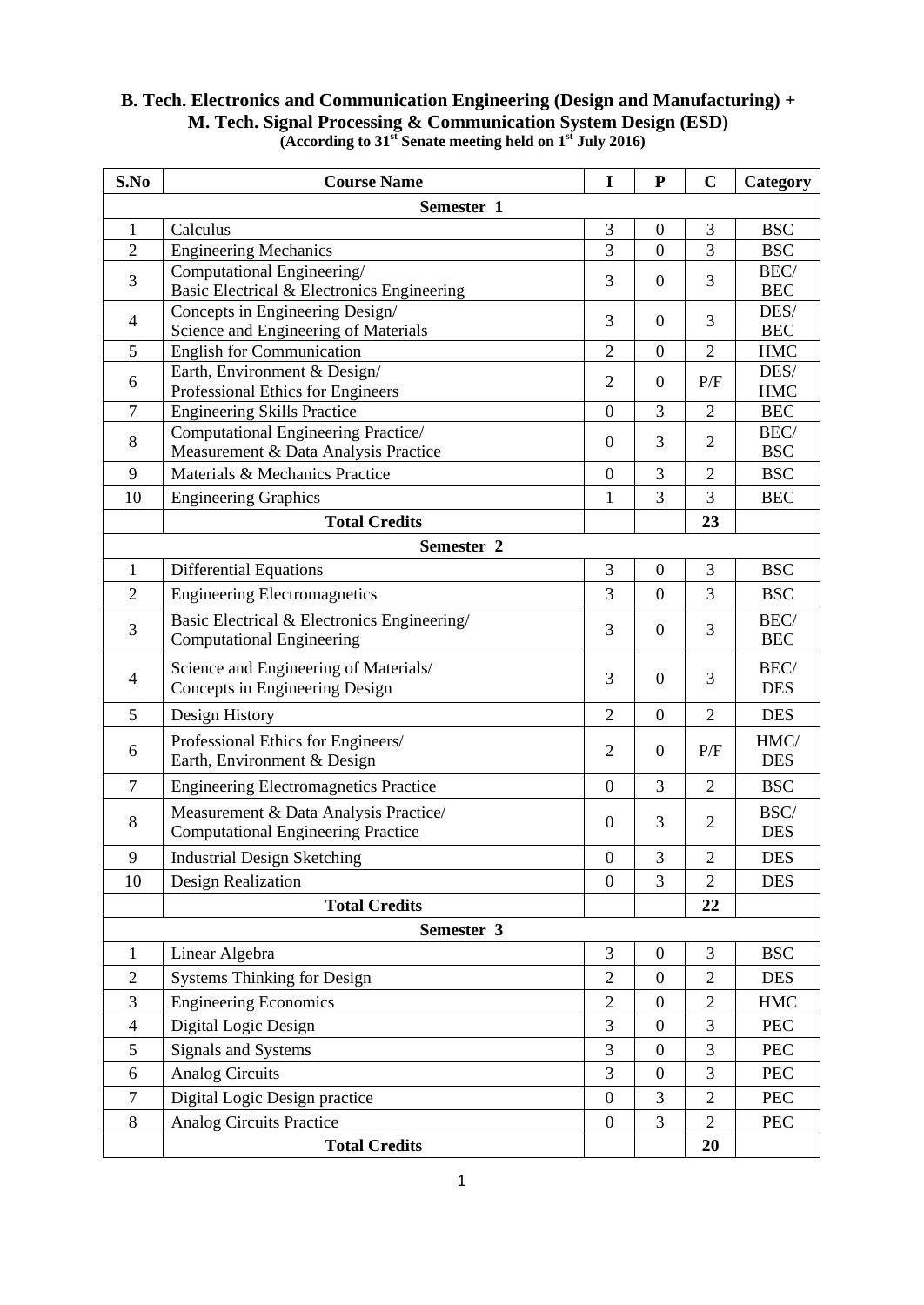|                | Semester 4                                          |                  |                  |                |            |  |
|----------------|-----------------------------------------------------|------------------|------------------|----------------|------------|--|
| $\mathbf{1}$   | Probability Theory                                  | 3                | $\overline{0}$   | 3              | <b>BSC</b> |  |
| $\overline{2}$ | Designing Intelligent Systems                       | $\overline{2}$   | $\boldsymbol{0}$ | $\overline{2}$ | <b>DES</b> |  |
| 3              | Sociology of Design                                 | $\overline{2}$   | $\boldsymbol{0}$ | $\overline{2}$ | <b>HMC</b> |  |
| 4              | <b>Control Systems</b>                              | 3                | $\boldsymbol{0}$ | 3              | <b>PEC</b> |  |
| 5              | <b>Digital Signal Processing</b>                    | 3                | $\boldsymbol{0}$ | 3              | <b>PEC</b> |  |
| 6              | <b>Power Electronics</b>                            | 3                | $\boldsymbol{0}$ | 3              | <b>PEC</b> |  |
| 7              | <b>Electrical Drives Practice</b>                   | $\mathbf{1}$     | 3                | 3              | <b>PEC</b> |  |
| 8              | Data Structures and Algorithms Practice             | 1                | 3                | 3              | <b>PEC</b> |  |
| 9              | <b>Digital Signal Processing Practice</b>           | $\boldsymbol{0}$ | 3                | $\overline{2}$ | <b>PEC</b> |  |
|                | <b>Total Credits</b>                                |                  |                  | 24             |            |  |
|                | Semester 5                                          |                  |                  |                |            |  |
| $\mathbf{1}$   | <b>Sustainable Design</b>                           | $\mathfrak{2}$   | $\boldsymbol{0}$ | $\overline{2}$ | <b>DES</b> |  |
| $\overline{2}$ | <b>Entrepreneurship and Management Functions</b>    | $\overline{2}$   | $\mathbf{0}$     | $\overline{2}$ | <b>HMC</b> |  |
| 3              | Information Theory and Coding                       | 3                | $\boldsymbol{0}$ | 3              | <b>PEC</b> |  |
| $\overline{4}$ | Microprocessors and Computer Architecture           | 3                | $\boldsymbol{0}$ | 3              | <b>PEC</b> |  |
| 5              | Analog and Digital Communication                    | 3                | $\boldsymbol{0}$ | 3              | <b>PEC</b> |  |
| 6              | Sensing and Instrumentation Practice                | $\mathbf{0}$     | 3                | $\overline{2}$ | <b>PEC</b> |  |
| $\tau$         | Microprocessors and Microcontrollers Practice       | $\boldsymbol{0}$ | 3                | $\overline{2}$ | <b>PEC</b> |  |
| 8              | Analog and Digital Communication Practice           | $\boldsymbol{0}$ | 3                | $\overline{2}$ | <b>PEC</b> |  |
| 9              | Electronic Manufacturing and Prototyping            | 1                | 3                | 3              | <b>PEC</b> |  |
|                | <b>Total Credits</b>                                |                  |                  | 22             |            |  |
|                | Semester 6                                          |                  |                  |                |            |  |
| $\mathbf{1}$   | Design for Quality and Reliability                  | $\overline{2}$   | $\boldsymbol{0}$ | $\overline{2}$ | <b>DES</b> |  |
| $\overline{2}$ | <b>Product Management</b>                           | $\overline{2}$   | $\boldsymbol{0}$ | $\mathfrak{2}$ | <b>HMC</b> |  |
| 3              | <b>Advanced Digital Signal Processing</b>           | 3                | $\overline{0}$   | 3              | <b>PEC</b> |  |
| 4              | <b>Data Communication Networks</b>                  | 3                | $\overline{0}$   | 3              | <b>PEC</b> |  |
| 5              | Elective-I                                          | 3                | $\boldsymbol{0}$ | 3              | <b>ELE</b> |  |
| 6              | Elective-II                                         | 3                | $\boldsymbol{0}$ | 3              | <b>ELE</b> |  |
| $\tau$         | <b>Advanced Digital Signal Processing Practice</b>  | $\boldsymbol{0}$ | 3                | $\overline{2}$ | <b>PEC</b> |  |
| 8              | Data Communication Networks Practice                | $\overline{0}$   | 3                | $\mathbf{2}$   | <b>PEC</b> |  |
| 9              | <b>Product Design Practice</b>                      | $\mathbf{0}$     | 3                | $\overline{2}$ | <b>DES</b> |  |
|                | <b>Total Credits</b>                                |                  |                  | 22             |            |  |
| Semester 7     |                                                     |                  |                  |                |            |  |
| $\mathbf{1}$   | Data Analytics                                      | $\overline{2}$   | $\mathbf{0}$     | $\mathfrak{2}$ | <b>HMC</b> |  |
| $\overline{2}$ | Mechanical Design of Electronic Systems             | 3                | $\boldsymbol{0}$ | 3              | <b>PEC</b> |  |
| 3              | Advanced Digital Communications and Coding          | 3                | $\boldsymbol{0}$ | 3              | <b>PEC</b> |  |
| $\overline{4}$ | RF and Microwave Circuit Design                     | 3                | $\overline{0}$   | 3              | <b>PEC</b> |  |
| 5              | Elective-III                                        | 3                | $\overline{0}$   | 3              | <b>ELE</b> |  |
| 6              | Free Elective-I                                     | 3                | $\boldsymbol{0}$ | 3              | <b>ELE</b> |  |
| $\tau$         | Advanced Digital Communications and Coding Practice | $\mathbf{0}$     | 3                | $\overline{2}$ | PEC        |  |
| 8              | RF and Microwave Circuit Design Practice            | $\boldsymbol{0}$ | 3                | $\overline{2}$ | <b>PEC</b> |  |
|                | <b>Total Credits</b>                                |                  |                  | 21             |            |  |